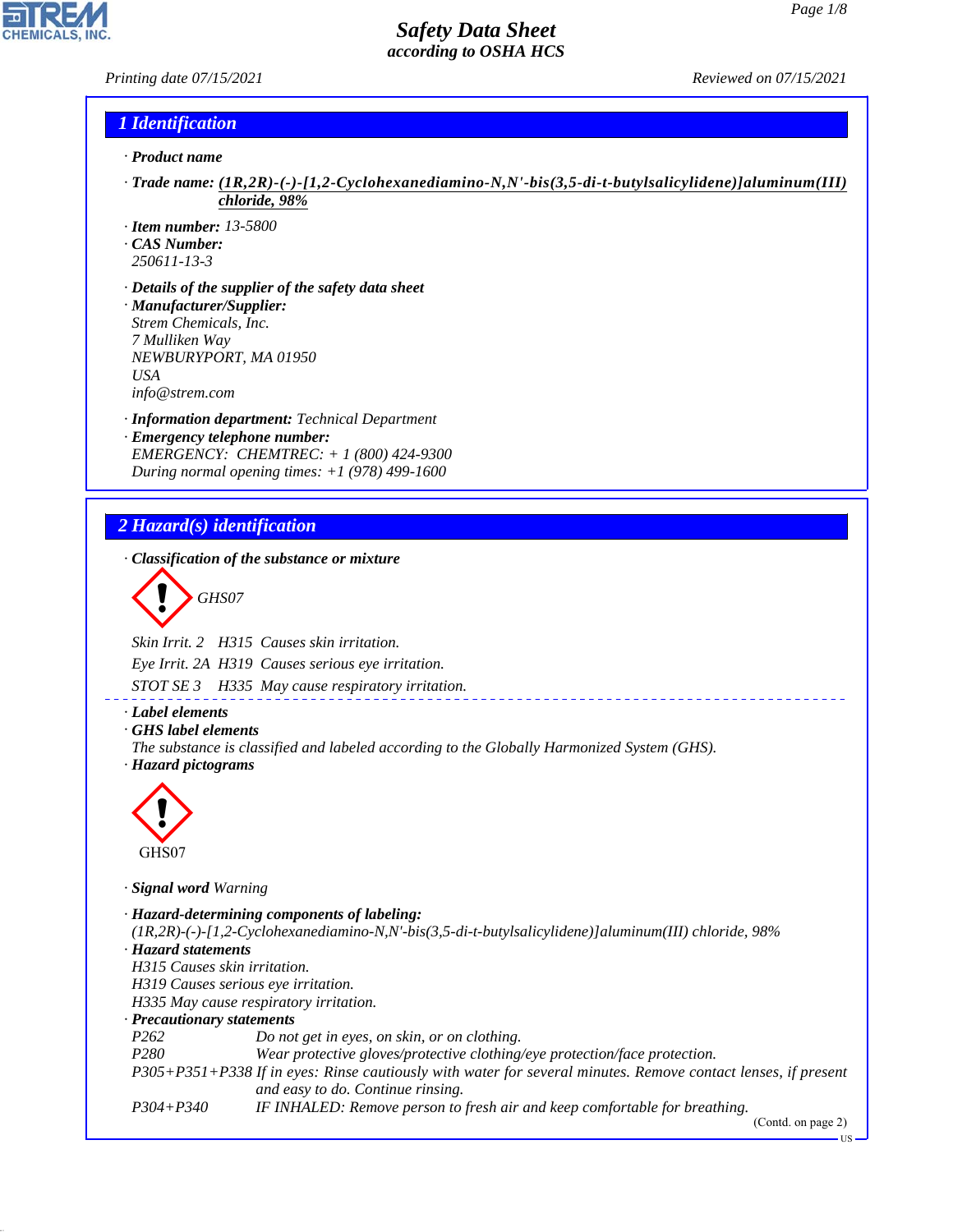*Printing date 07/15/2021 Reviewed on 07/15/2021*



#### *3 Composition/information on ingredients*

*· Chemical characterization: Substances*

*· CAS No. Description*

*250611-13-3 (1R,2R)-(-)-[1,2-Cyclohexanediamino-N,N'-bis(3,5-di-t butylsalicylidene)]aluminum(III) chloride, 98%*

# *4 First-aid measures*

*· Description of first aid measures*

- *· After inhalation: In case of unconsciousness place patient stably in side position for transportation.*
- *· After skin contact: Immediately wash with water and soap and rinse thoroughly.*
- *· After eye contact:*

*Rinse opened eye for several minutes under running water. If symptoms persist, consult a doctor.*

- *· After swallowing: If symptoms persist consult doctor.*
- *· Information for doctor:*
- *· Most important symptoms and effects, both acute and delayed No further relevant information available.*
- *· Indication of any immediate medical attention and special treatment needed No further relevant information available.*

# *5 Fire-fighting measures*

- *· Extinguishing media*
- *· Suitable extinguishing agents: Use fire fighting measures that suit the environment.*
- *· Special hazards arising from the substance or mixture No further relevant information available.*
- *· Advice for firefighters*

44.1.1

*· Protective equipment: No special measures required.*

(Contd. on page 3)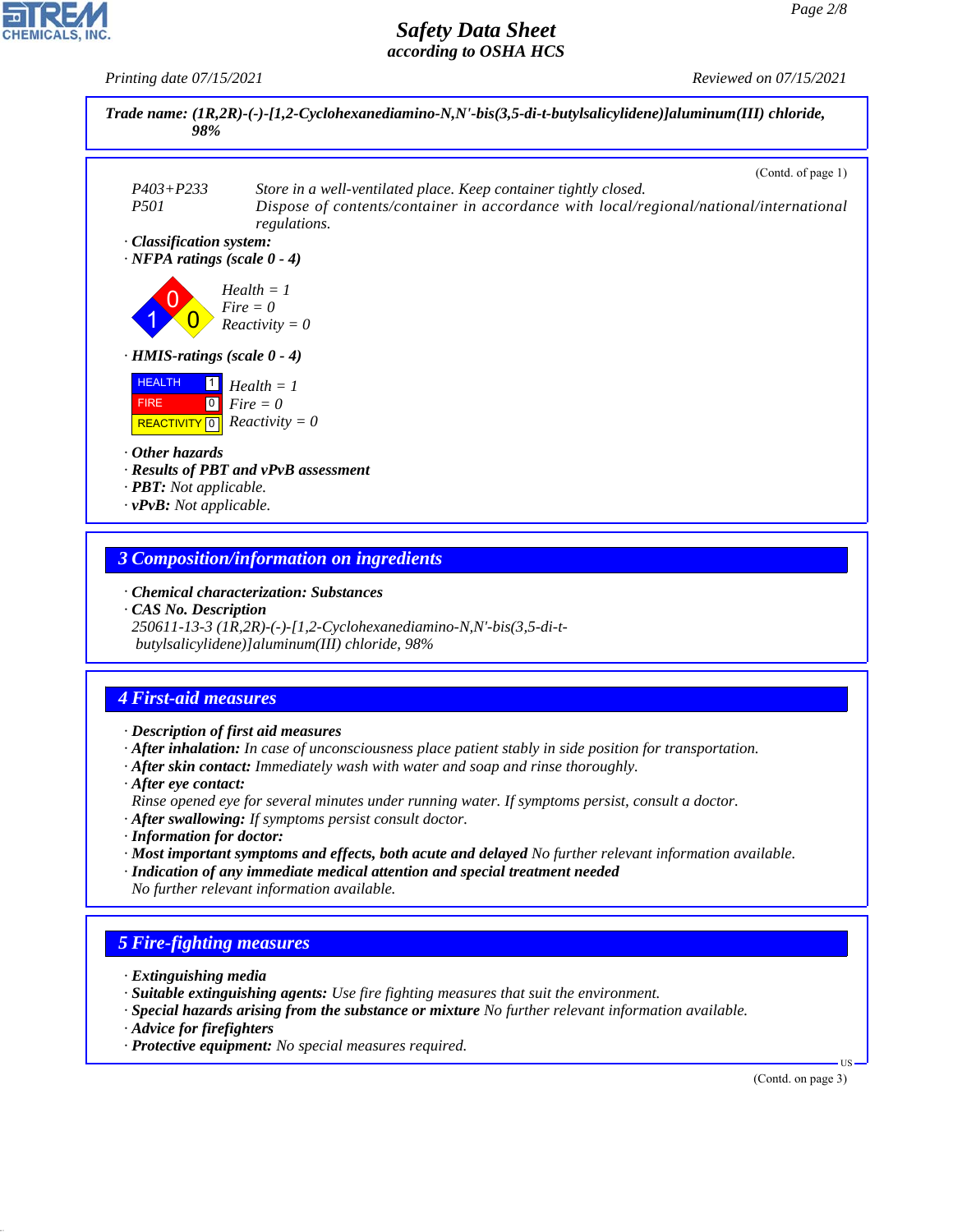*Printing date 07/15/2021 Reviewed on 07/15/2021*

*Trade name: (1R,2R)-(-)-[1,2-Cyclohexanediamino-N,N'-bis(3,5-di-t-butylsalicylidene)]aluminum(III) chloride, 98%*

(Contd. of page 2)

#### *6 Accidental release measures*

- *· Personal precautions, protective equipment and emergency procedures Not required.*
- *· Environmental precautions: No special measures required.*
- *· Methods and material for containment and cleaning up: Dispose contaminated material as waste according to item 13. Ensure adequate ventilation.*

#### *· Reference to other sections*

- *See Section 7 for information on safe handling.*
- *See Section 8 for information on personal protection equipment.*
- *See Section 13 for disposal information.*
- *· Protective Action Criteria for Chemicals*
- *· PAC-1:*

*Substance is not listed.*

#### *· PAC-2:*

*Substance is not listed.*

*· PAC-3:*

*Substance is not listed.*

### *7 Handling and storage*

- *· Handling:*
- *· Precautions for safe handling No special precautions are necessary if used correctly.*
- *· Information about protection against explosions and fires: No special measures required.*
- *· Conditions for safe storage, including any incompatibilities*
- *· Storage:*
- *· Requirements to be met by storerooms and receptacles: No special requirements.*
- *· Information about storage in one common storage facility: Not required.*
- *· Further information about storage conditions: Keep receptacle tightly sealed.*
- *· Specific end use(s) No further relevant information available.*

#### *8 Exposure controls/personal protection*

- *· Additional information about design of technical systems: No further data; see item 7.*
- *· Control parameters*
- *· Components with limit values that require monitoring at the workplace: Not required.*
- *· Additional information: The lists that were valid during the creation were used as basis.*
- *· Exposure controls*

44.1.1

- *· Personal protective equipment:*
- *· General protective and hygienic measures: Keep away from foodstuffs, beverages and feed. Immediately remove all soiled and contaminated clothing. Wash hands before breaks and at the end of work. Avoid contact with the eyes and skin.*
- *· Breathing equipment: A NIOSH approved respirator in accordance with 29 CFR 1910.134.*

(Contd. on page 4)

US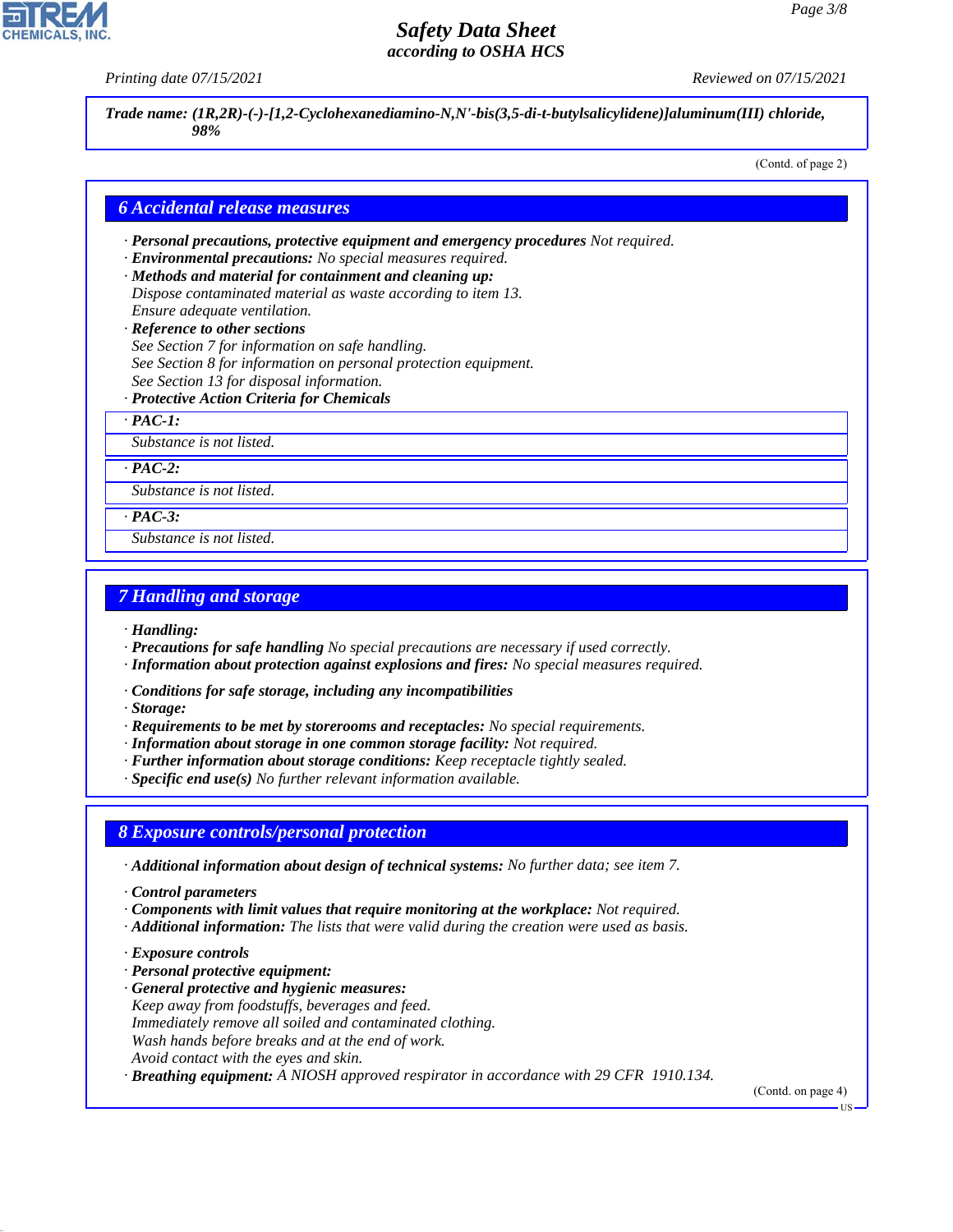**CHEMICALS, INC** 

*Printing date 07/15/2021 Reviewed on 07/15/2021*

*Trade name: (1R,2R)-(-)-[1,2-Cyclohexanediamino-N,N'-bis(3,5-di-t-butylsalicylidene)]aluminum(III) chloride, 98%*

(Contd. of page 3)

US

*· Protection of hands:*



\_S*Protective gloves*

*The glove material has to be impermeable and resistant to the product/ the substance/ the preparation. Due to missing tests no recommendation to the glove material can be given for the product/ the preparation/ the chemical mixture.*

*Selection of the glove material on consideration of the penetration times, rates of diffusion and the degradation · Material of gloves*

*The selection of the suitable gloves does not only depend on the material, but also on further marks of quality and varies from manufacturer to manufacturer.*

#### *· Penetration time of glove material*

*The exact break through time has to be found out by the manufacturer of the protective gloves and has to be observed.*





44.1.1

\_R*Tightly sealed goggles*

| 9 Physical and chemical properties                                                                      |                                               |                    |
|---------------------------------------------------------------------------------------------------------|-----------------------------------------------|--------------------|
| · Information on basic physical and chemical properties<br>· General Information<br>$\cdot$ Appearance: |                                               |                    |
| Form:                                                                                                   | Powder                                        |                    |
| Color:                                                                                                  | Yellow                                        |                    |
| $\cdot$ Odor:                                                                                           | <i><u><b>Odorless</b></u></i>                 |                    |
| Odor threshold:                                                                                         | Not determined.                               |                    |
| $\cdot$ pH-value:                                                                                       | Not applicable.                               |                    |
| · Change in condition<br><b>Melting point/Melting range:</b><br><b>Boiling point/Boiling range:</b>     | 250-255 °C (482-491 °F)<br>Undetermined.      |                    |
| · Flash point:                                                                                          | Not applicable.                               |                    |
| · Flammability (solid, gaseous):                                                                        | Not determined.                               |                    |
| · Ignition temperature:                                                                                 |                                               |                    |
| Decomposition temperature:                                                                              | Not determined.                               |                    |
| $\cdot$ Auto igniting:                                                                                  | Not determined.                               |                    |
| · Danger of explosion:                                                                                  | Product does not present an explosion hazard. |                    |
| · Explosion limits:<br>Lower:<br><b>Upper:</b>                                                          | Not determined.<br>Not determined.            |                    |
| · Vapor pressure:                                                                                       | Not applicable.                               |                    |
| $\cdot$ Density:                                                                                        | Not determined.                               |                    |
|                                                                                                         |                                               | (Contd. on page 5) |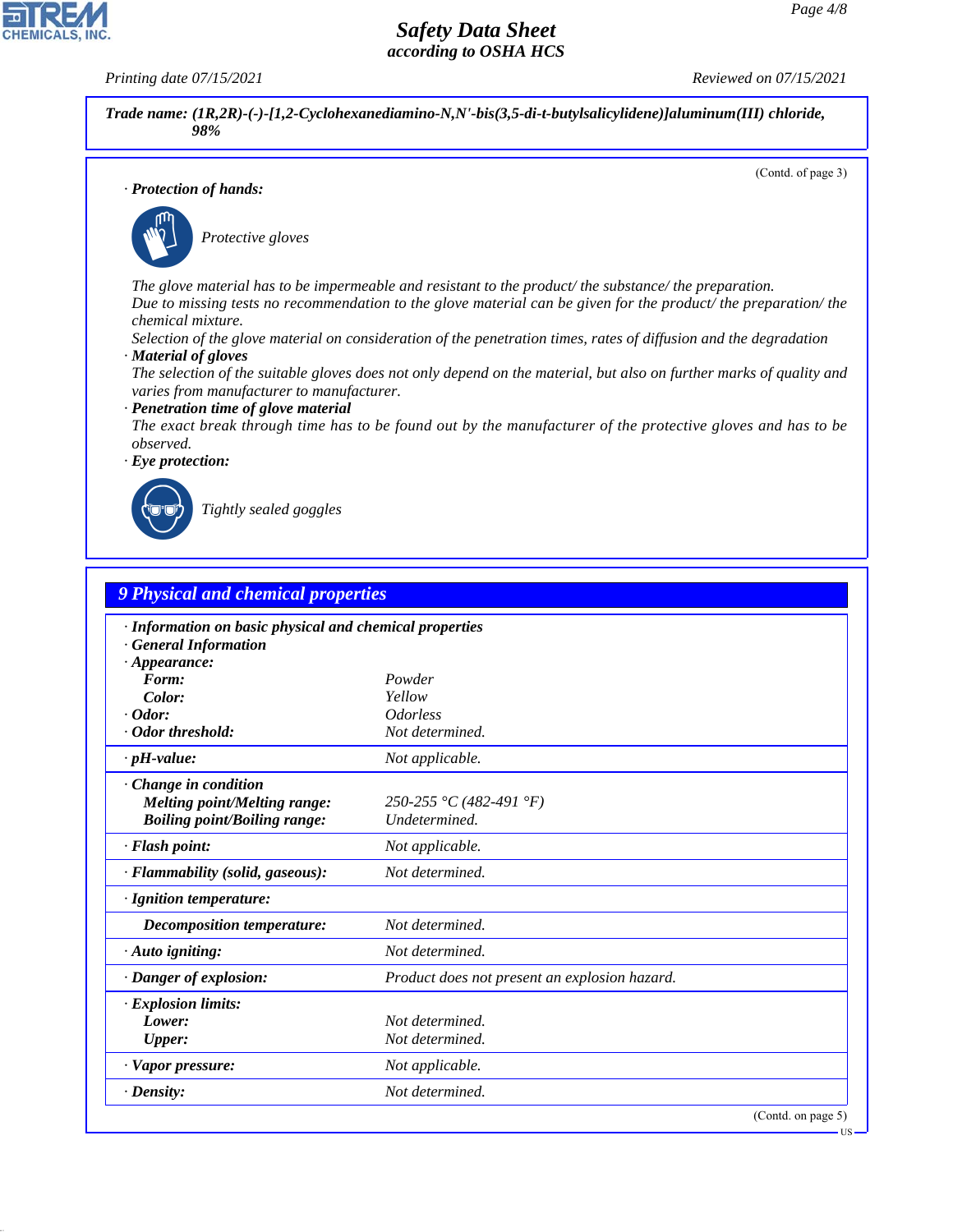*Printing date 07/15/2021 Reviewed on 07/15/2021*

*Trade name: (1R,2R)-(-)-[1,2-Cyclohexanediamino-N,N'-bis(3,5-di-t-butylsalicylidene)]aluminum(III) chloride, 98%*

|                                                            |                                            | (Contd. of page 4) |
|------------------------------------------------------------|--------------------------------------------|--------------------|
| · Relative density                                         | Not determined.                            |                    |
| · Vapor density                                            | Not applicable.                            |                    |
| $\cdot$ Evaporation rate                                   | Not applicable.                            |                    |
| $\cdot$ Solubility in / Miscibility with                   |                                            |                    |
| Water:                                                     | <i>Insoluble.</i>                          |                    |
| · Partition coefficient (n-octanol/water): Not determined. |                                            |                    |
| $\cdot$ Viscosity:                                         |                                            |                    |
| Dynamic:                                                   | Not applicable.                            |                    |
| Kinematic:                                                 | Not applicable.                            |                    |
| · Solvent content:                                         |                                            |                    |
| Organic solvents:                                          | $0.0\%$                                    |                    |
| <b>VOC</b> content:                                        | 0.0 g/l / 0.00 lb/gl                       |                    |
| <i>Solids content:</i>                                     | $100.0\%$                                  |                    |
| $\cdot$ Other information                                  | No further relevant information available. |                    |

# *10 Stability and reactivity*

- *· Reactivity No further relevant information available.*
- *· Chemical stability*
- *· Thermal decomposition / conditions to be avoided: No decomposition if used according to specifications.*
- *· Possibility of hazardous reactions No dangerous reactions known.*
- *· Conditions to avoid No further relevant information available.*
- *· Incompatible materials: No further relevant information available.*
- *· Hazardous decomposition products: No dangerous decomposition products known.*

# *11 Toxicological information*

- *· Information on toxicological effects*
- *· Acute toxicity:*
- *· Primary irritant effect:*
- *· on the skin: Irritant to skin and mucous membranes.*
- *· on the eye: Irritating effect.*
- *· Sensitization: No sensitizing effects known.*
- *· Additional toxicological information:*
- *· Carcinogenic categories*

*· IARC (International Agency for Research on Cancer)*

*Substance is not listed.*

*· NTP (National Toxicology Program)*

*Substance is not listed.*

*· OSHA-Ca (Occupational Safety & Health Administration)*

*Substance is not listed.*

44.1.1

(Contd. on page 6)

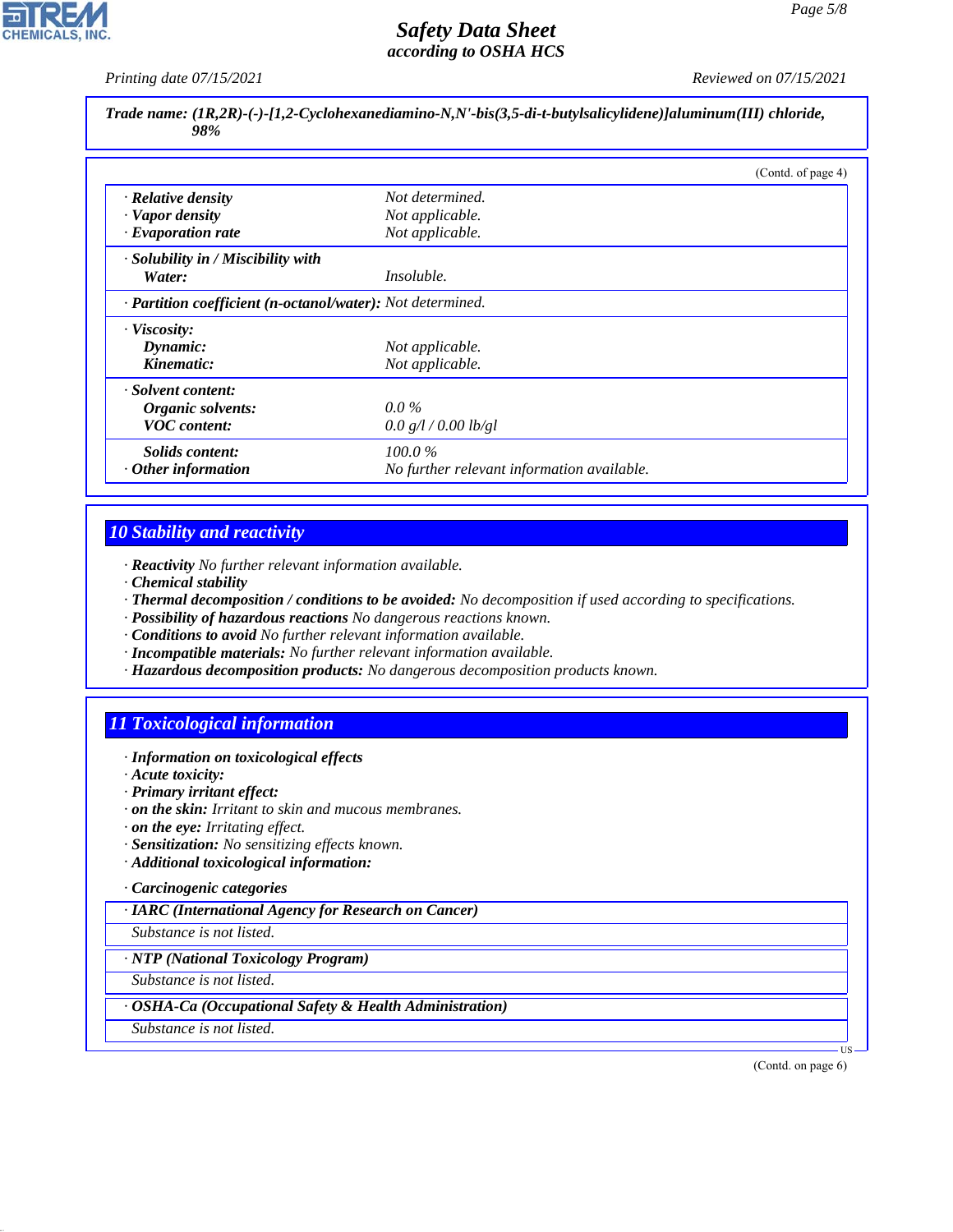**CHEMICALS, INC** 

*Printing date 07/15/2021 Reviewed on 07/15/2021*

*Trade name: (1R,2R)-(-)-[1,2-Cyclohexanediamino-N,N'-bis(3,5-di-t-butylsalicylidene)]aluminum(III) chloride, 98%*

(Contd. of page 5)

#### *12 Ecological information*

- *· Toxicity*
- *· Aquatic toxicity: No further relevant information available.*
- *· Persistence and degradability No further relevant information available.*
- *· Behavior in environmental systems:*
- *· Bioaccumulative potential No further relevant information available.*
- *· Mobility in soil No further relevant information available.*
- *· Additional ecological information:*
- *· General notes: Not known to be hazardous to water.*
- *· Results of PBT and vPvB assessment*
- *· PBT: Not applicable.*
- *· vPvB: Not applicable.*
- *· Other adverse effects No further relevant information available.*

### *13 Disposal considerations*

*· Waste treatment methods*

*· Recommendation:*

44.1.1

*Must not be disposed of together with household garbage. Do not allow product to reach sewage system.*

- *· Uncleaned packagings:*
- *· Recommendation: Disposal must be made according to official regulations.*

| <b>14 Transport information</b>                                                     |                 |
|-------------------------------------------------------------------------------------|-----------------|
| $\cdot$ UN-Number<br>· DOT, ADN, IMDG, IATA                                         | not regulated   |
| $\cdot$ UN proper shipping name<br>· DOT, ADN, IMDG, IATA                           | not regulated   |
| · Transport hazard class(es)                                                        |                 |
| · DOT, ADN, IMDG, IATA<br>· Class                                                   | not regulated   |
| · Packing group<br>· DOT, IMDG, IATA                                                | not regulated   |
| · Environmental hazards:<br>$\cdot$ Marine pollutant:                               | N <sub>O</sub>  |
| · Special precautions for user                                                      | Not applicable. |
| · Transport in bulk according to Annex II of<br><b>MARPOL73/78 and the IBC Code</b> | Not applicable. |
| · UN "Model Regulation":                                                            | not regulated   |

(Contd. on page 7)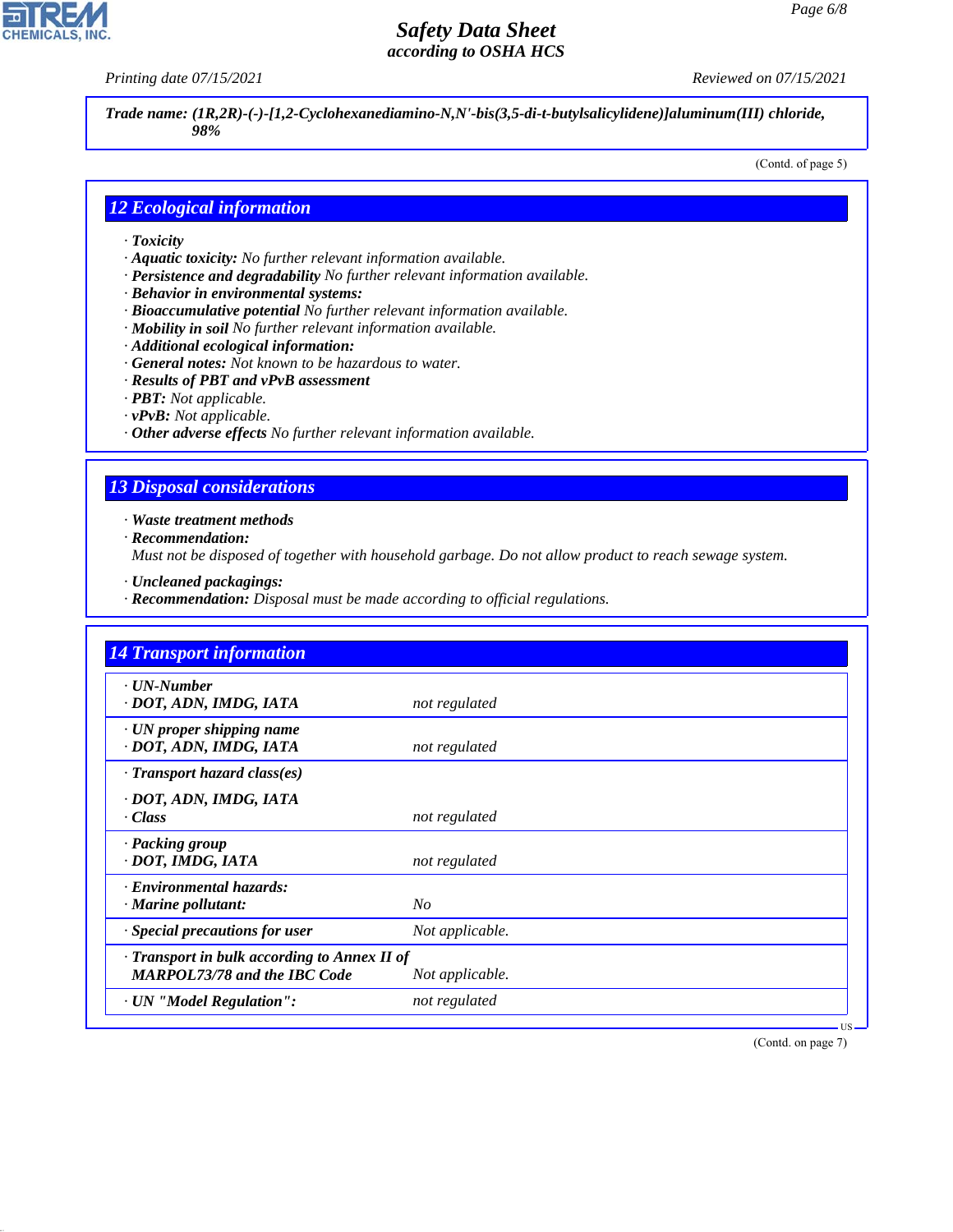**CHEMICALS** 

*Printing date 07/15/2021 Reviewed on 07/15/2021*

*Trade name: (1R,2R)-(-)-[1,2-Cyclohexanediamino-N,N'-bis(3,5-di-t-butylsalicylidene)]aluminum(III) chloride, 98%*

(Contd. of page 6)

#### *15 Regulatory information*

*· Safety, health and environmental regulations/legislation specific for the substance or mixture · Sara*

*· Section 355 (extremely hazardous substances):*

*Substance is not listed.*

*· Section 313 (Specific toxic chemical listings):*

*Substance is not listed.*

*· TSCA (Toxic Substances Control Act):*

*Substance is not listed.*

*· Proposition 65*

*· Chemicals known to cause cancer:*

*Substance is not listed.*

*· Chemicals known to cause reproductive toxicity for females:*

*Substance is not listed.*

*· Chemicals known to cause reproductive toxicity for males:*

*· Chemicals known to cause developmental toxicity:*

*Substance is not listed.*

*Substance is not listed.*

*· Carcinogenic categories*

*· EPA (Environmental Protection Agency)*

*Substance is not listed.*

*· TLV (Threshold Limit Value established by ACGIH)*

*Substance is not listed.*

*· NIOSH-Ca (National Institute for Occupational Safety and Health)*

*Substance is not listed.*

#### *· GHS label elements*

*The substance is classified and labeled according to the Globally Harmonized System (GHS).*

*· Hazard pictograms*



44.1.1

*· Signal word Warning*

*· Hazard-determining components of labeling: (1R,2R)-(-)-[1,2-Cyclohexanediamino-N,N'-bis(3,5-di-t-butylsalicylidene)]aluminum(III) chloride, 98% · Hazard statements H315 Causes skin irritation. H319 Causes serious eye irritation. H335 May cause respiratory irritation. · Precautionary statements P262 Do not get in eyes, on skin, or on clothing. P280 Wear protective gloves/protective clothing/eye protection/face protection.*